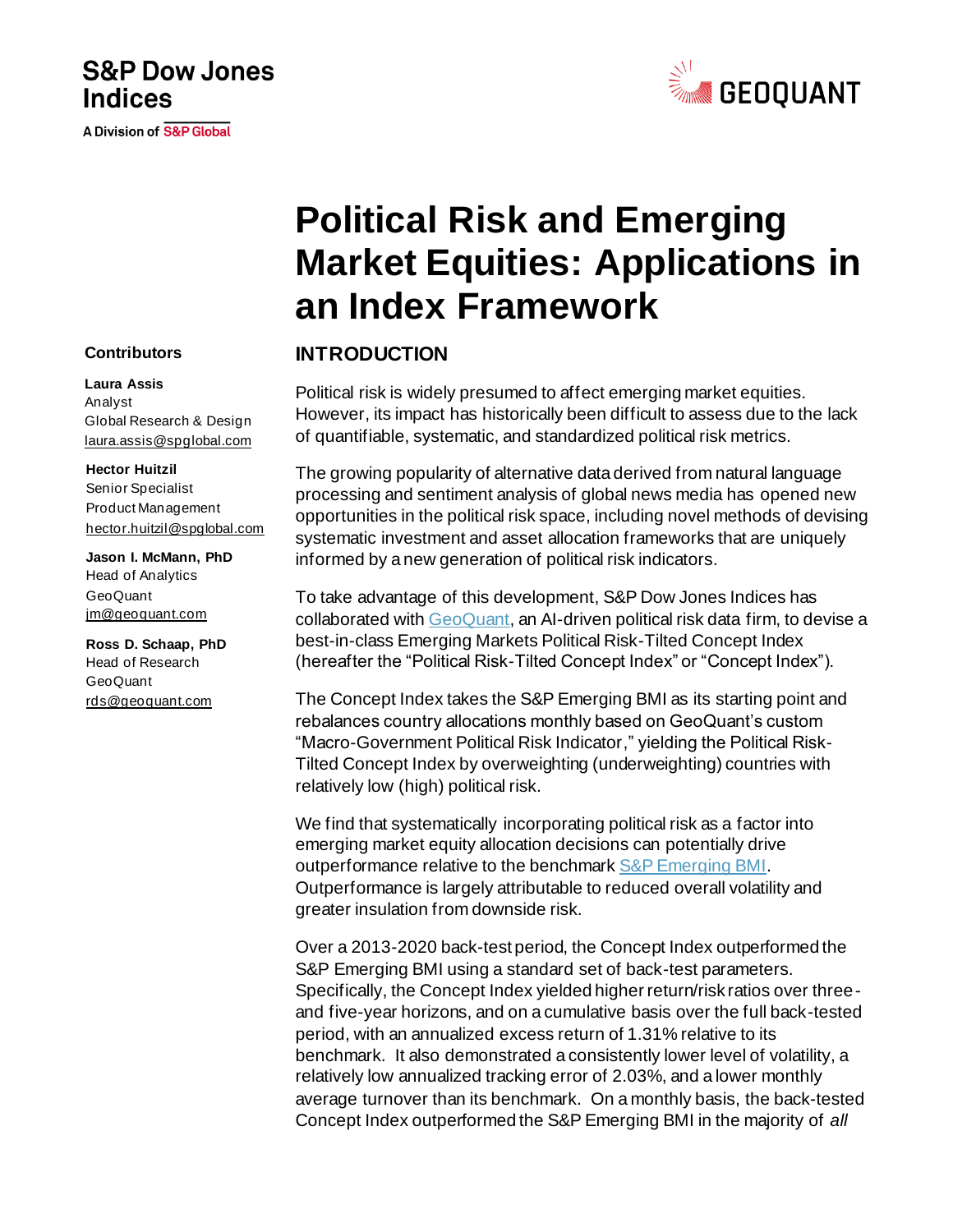*The Political Risk-Tilted Concept Index is the first of its kind and offers novel opportunities to leverage S&P DJI and GeoQuant data to inform emerging market equity allocation decisions.*

*GeoQuant is a venturebacked, AI-driven political risk data firm that fuses political science and machine learning to systematically measure and predict political risks in real-time.*

*GeoQuant has developed a best-inclass set of more than 20 political risk indicators for modeling and understanding the impact of political risk on markets.*

months, and in a larger majority of *down* months in which benchmark returns decreased. The back-test also outperformed the S&P Emerging BMI over 2020 despite well-known challenges in forecasting equity market performance during the COVID-19 pandemic.

The Political Risk-Tilted Concept Index is the first of its kind (to the best of our knowledge) and offers novel opportunities to leverage S&P Dow Jones Indices and GeoQuant data to inform emerging market equity allocation decisions.

## **MEASURING POLITICAL RISK: AN OVERVIEW**

GeoQuant is a venture-backed, AI-driven political risk data firm that fuses political science and machine learning to systematically measure and predict political risks in real-time.

Well before COVID-19, the interplay of macro-economic policymaking and government (in)stability, and the lack of high-frequency data to measure these factors, made it notoriously difficult to assess the impact of political risk on equity prices, particularly in emerging markets. Technical advances in monitoring and predicting political risk were necessary.

To that end, GeoQuant has developed a best-in-class set of more than 20 political risk indicators for modeling and understanding the impact of political risk on markets. These indicators enable data-driven and systematic asset allocation in response to measurable, real-time variation in political risk.

Exhibit 1 provides a snapshot of GeoQuant's core set of risk indicators, which collectively comprise GeoQuant's "Fundamental Risk Model." The indicators measure the full spectrum of risks that are likely to affect commerce, trading, investment decisions, and intergovernmental relations. All indicators are generated by real-time natural language processing of traditional news media using proprietary algorithms for text-based sentiment analysis, as well as synchronous inputs and review by a team of PhD political economists.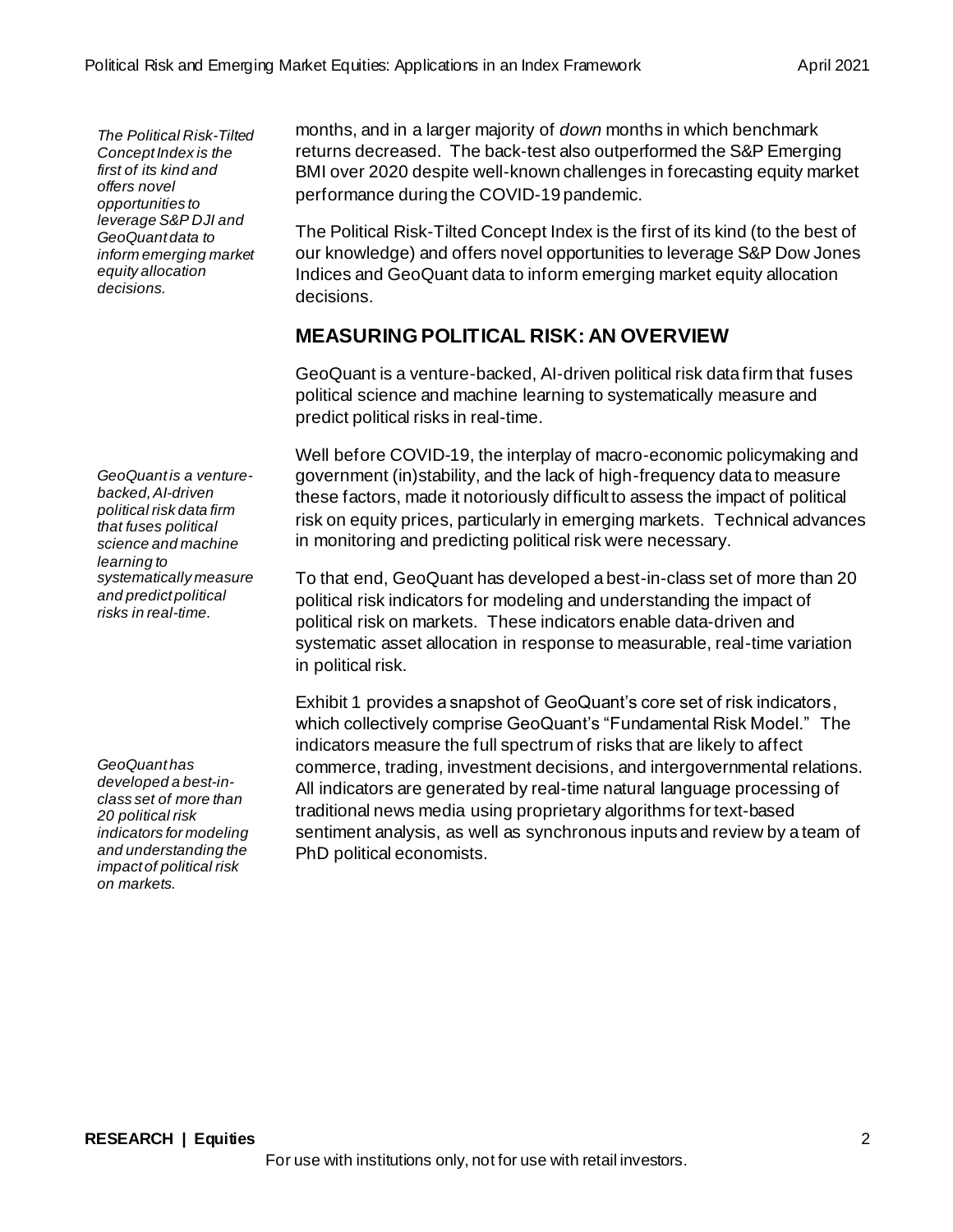*The Concept Index uses a proprietary S&P-GeoQuant political risk indicator, based on GeoQuant's Fundamental Risk Model, to inform relative country allocation decisions.*

*The Macro-Government Risk Indicator is a weighted combination of two component risk indicators from GeoQuant's fundamental risk model.*

*Macro-Economic Policy Risk assesses the riskiness of policies surrounding macroeconomic management, including those bearing on fiscal and monetary policymaking.*

|                       | Governance      | Government                 | <b>Mass Support</b>            |
|-----------------------|-----------------|----------------------------|--------------------------------|
|                       |                 |                            | <b>Elite Support</b>           |
|                       |                 | Institutional              | <b>Institutional Support</b>   |
|                       |                 |                            | <b>Institutional Stability</b> |
|                       |                 |                            | <b>State Capacity</b>          |
|                       |                 | <b>Policy</b>              | <b>Rule of Law</b>             |
|                       |                 |                            | <b>Rule of Law</b>             |
|                       |                 |                            | Macro-Economic Policy          |
|                       |                 |                            | Micro-Economic Policy          |
| <b>Political Risk</b> | <b>Society</b>  | <b>Human Development</b>   | Investment/Trade Policy        |
|                       |                 |                            | <b>Civil Liberties</b>         |
|                       |                 |                            | Health                         |
|                       |                 | <b>Social Polarization</b> | <b>Human Capital</b>           |
|                       |                 |                            | Ethno-Religious                |
|                       |                 |                            | Socio-Economic                 |
|                       | <b>Security</b> | Internal                   | Migration/Population           |
|                       |                 |                            | <b>Political Violence</b>      |
|                       |                 |                            | <b>Criminal Violence</b>       |
|                       |                 |                            | <b>Security Force</b>          |
|                       |                 |                            | Environment/Geography          |
|                       |                 | <b>External</b>            | <b>Security Force</b>          |
|                       |                 |                            | Environment/Geography          |
|                       |                 |                            | <b>International Relations</b> |
| Tier 0                | Tier 1          | Tier 2                     | Tier 3                         |

**Exhibit 1: GeoQuant's Fundamental Risk Model Risk Model: Fundamental Indicators**

Source: GeoQuant. Chart is provided for illustrative purposes.

## **POLITICAL RISK-TILTED CONCEPT INDEX: DESIGN**

## **Overview**

The Concept Index uses a proprietary S&P-GeoQuant political risk indicator, based on GeoQuant's Fundamental Risk Model, to inform relative country allocation decisions. This section describes the indicator and provides motivating examples in the context of emerging market equities.

## MACRO-GOVERNMENT RISK INDICATOR

The Macro-Government Risk Indicator is a weighted combination of two component risk indicators from GeoQuant's fundamental risk model: (1) Macro-Economic Policy Risk and (2) Government risk. These indicators were selected from GeoQuant's larger indicator set based on their relevance to global equity markets.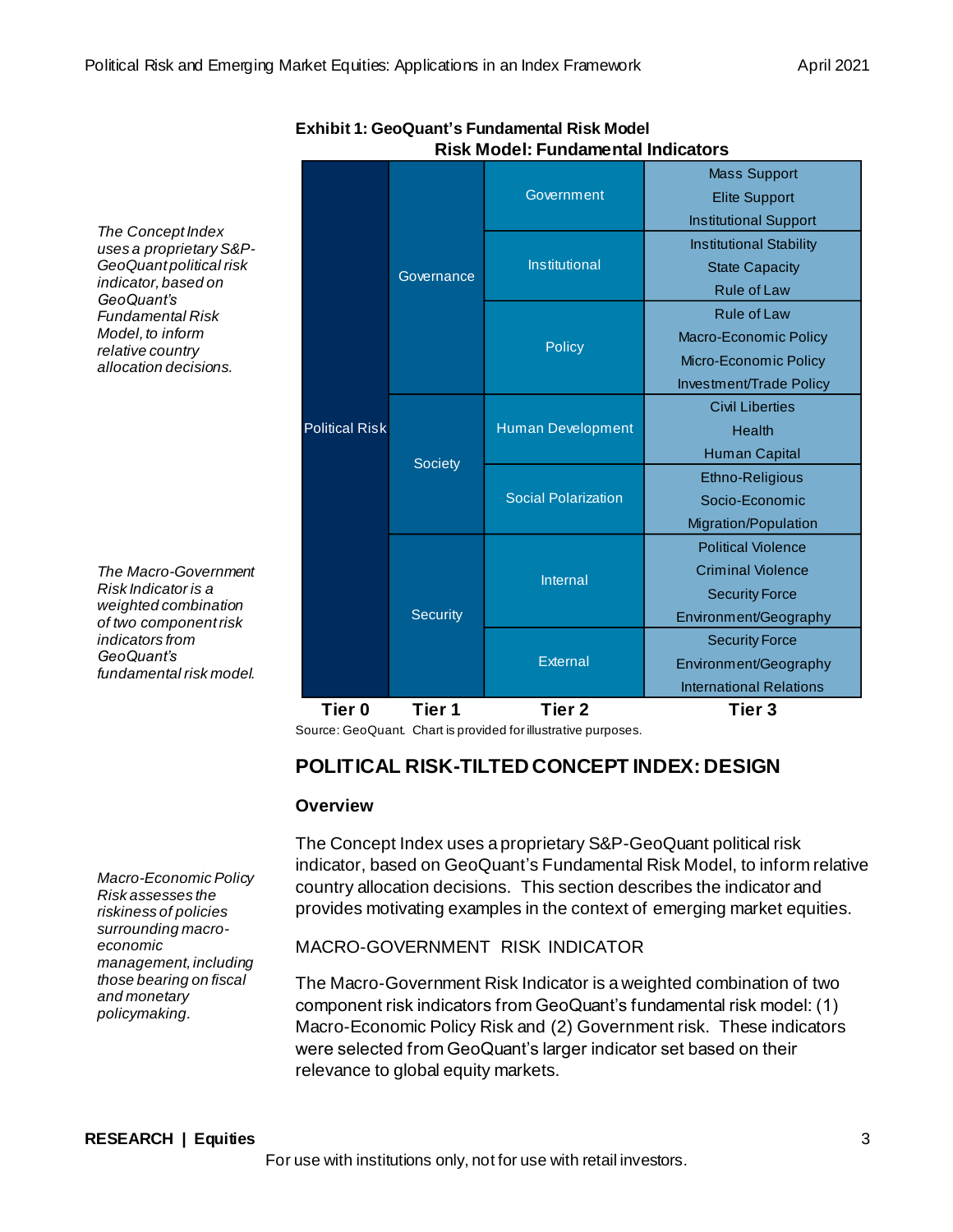*Government Risk is expected to have a second-order impact on equity markets by raising uncertainty surrounding the survival and capacity of incumbent governments, which in turn heightens uncertainty surrounding policymaking.*

*A weighted crosscountry aggregate of the Macro-Government Risk Indicator among the 22 included countries is inversely correlated with the S&P Emerging BMI.*

Macro-Economic Policy Risk assesses the riskiness of policies surrounding macro-economic management, including those bearing on fiscal and monetary policymaking, both of which have historically shaped equity market performance.

Government Risk is expected to have a second-order impact on equity markets. An increase in Government Risk reflects greater uncertainty surrounding the survival and capacity of incumbent governments, which in turn heightens uncertainty surrounding policymaking, and macro-economic policymaking more specifically. Government risk's impact on equity markets increases as risk rises, as investors commonly respond by shifting assets into less risky countries.

The Macro-Government Risk Indicator covers 22 of the 26 total countries included in the S&P Emerging BMI between 2013 and 2020.<sup>1</sup> The four omitted countries are Czech Republic, Greece, Kuwait, and Morocco. The first three have a combined weight of 0.99% in the S&P Emerging BMI as of December 2020; Morocco has not been included in the S&P Emerging BMI since Q4 2015. These countries were not covered by GeoQuant at the time of creation of the Concept Index and are therefore kept neutral to their weights in the benchmark index.

GeoQuant's country-specific Macro-Government Risk Indicator series are on average negatively correlated (r = -0.25) with S&P DJI's country-specific BMI Indices in the 22 countries we assess among the broader S&P Emerging BMI country universe. A weighted cross-country aggregate of the Macro-Government Risk Indicator among those 22 countries is inversely correlated ( $r = -0.27$ ) with the S&P Emerging BMI, as can be seen in Exhibit 2. 2

<sup>1</sup> Brazil, Chile, China, Colombia, Egypt, Hungary, India, Indonesia, Malaysia, Mexico, Pakistan, Peru, Philippines, Poland, Russ ia, Saudi Arabia, South Africa, Thailand, Turkey, Taiwan, Qatar, and United Arab Emirates.

Each country's contribution to the aggregate Indicator is calculated by multiplying its risk value by its default weight under the S&P Emerging BMI. The four countries not covered by the Macro-Government Risk Indicator are omitted from the aggregate calculation reported here, but are included in the subsequent back-test by assigning them a tilt value of 1, such that we remain neutral to their weights in the S&P Emerging BMI.

## **RESEARCH | Equities** 4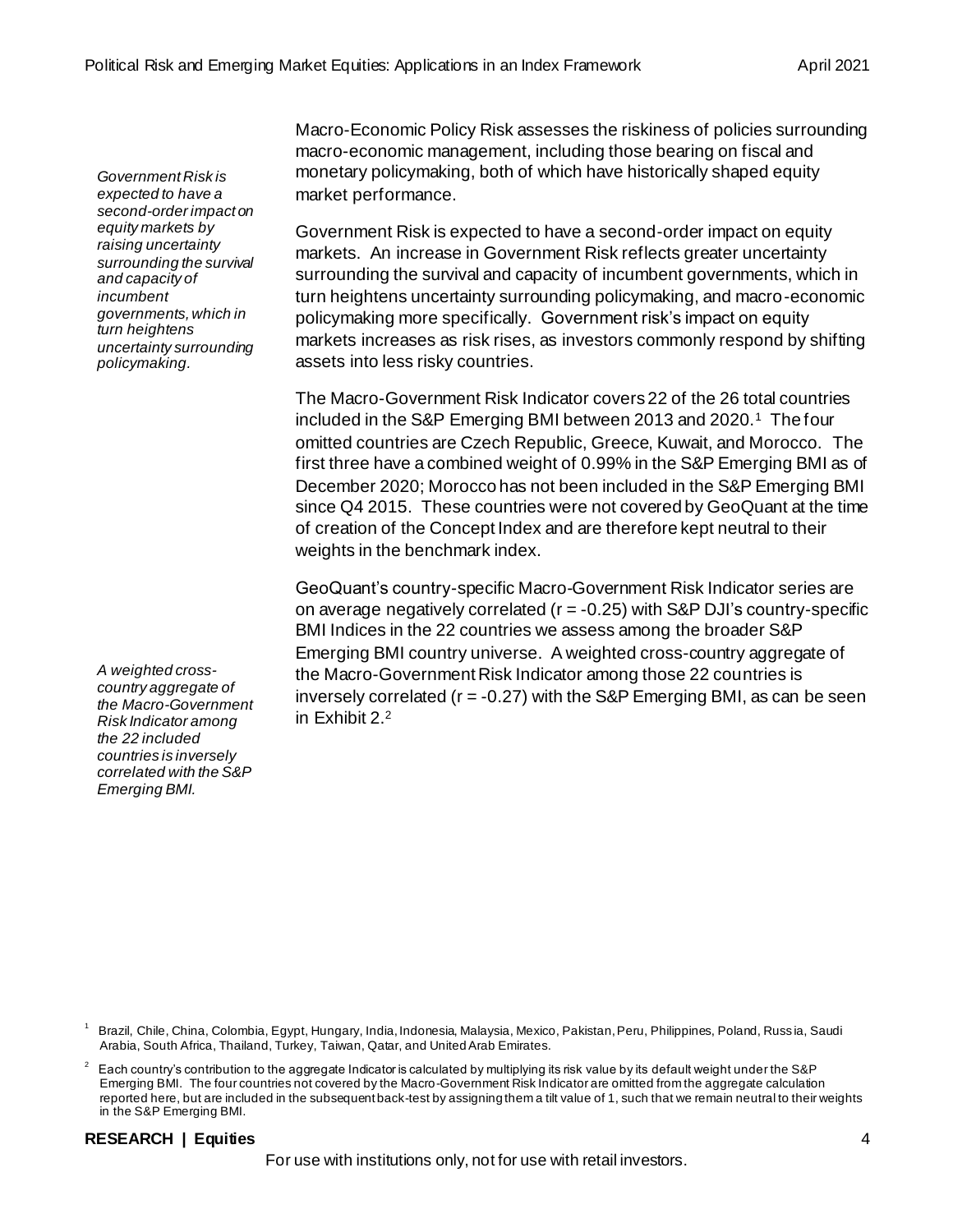

**Exhibit 2: S&P Emerging BMI and GeoQuant Macro-Government Risk Index** 

Source: S&P Dow Jones Indices LLC and GeoQuant. Data from Jan. 31, 2013, to Dec. 31, 2020. Past performance is no guarantee of future results. Chart is provided for illustrative purposes. Aggregate Indicator excludes Czech Republic, Greece, Kuwait, and Morocco. S&P Emerging BMI GeoQuant Macro Government Risk Index: Aggregate

## MOTIVATING EXAMPLES

Politics and asset values are often entwined to a greater degree in emerging markets than in developed markets. Among emerging markets, low political risk enhances the ability to withstand economic shocks. In the context of GeoQuant's Macro-Government Risk Indicator, lower risk indicates greater capacity to calibrate fiscal and monetary policy to the magnitude of economic shocks at hand (captured by the Indicator's "Macro-Economic Policy Risk" component), as well as greater capacity to enact such policies, owing to a relatively high degree of government stability (captured by the Indicator's "Government Risk" component). In contrast, emerging markets with elevated risk face greater challenges on both fronts.

A sharp increase in Macro-Government Risk in 2014-2015 among several countries with high weights in the S&P Emerging BMI—coinciding with a decline in that index—is illustrative of the type of risks that inform the Macro-Government Risk Indicator's design. As an example, Taiwan, the country with the second-highest weight (on average) in the S&P Emerging BMI, exhibits such a relationship (see Exhibit 3). Specifically, Macro-Government Risk rose sharply in 2015 and the S&P Emerging BMI for Taiwan declined ahead of its January 2016 election, as untested DPP candidate Tsai Ing-wen's candidacy and uncertainty over the Kuomintang Party's nominee sparked volatility in Taiwanese equity markets. Macro-Government Risk subsided sharply after Tsai Ing-wen's election, owing to strong popular support and Tsai's vision for the economy.

*In emerging markets, low political risk enhances the ability to withstand economic shocks.*

*A sharp increase in Macro-Government Risk in 2014-2015 among several countries with high weights in the S&P Emerging BMI is illustrative of the type of risks that inform the Macro-Government Risk Indicator's design.*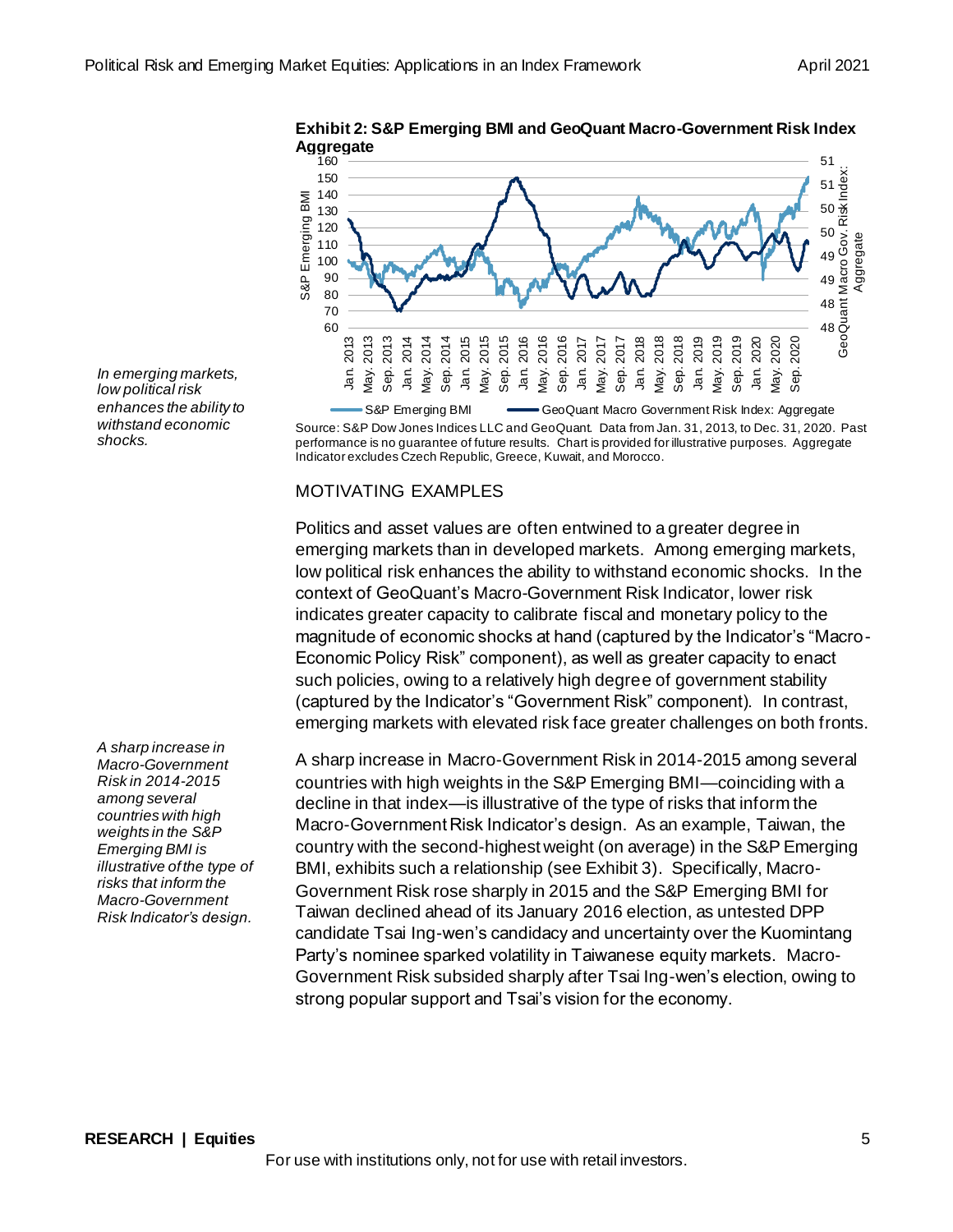*These examples illustrate the range of risks captured by the Macro-Government Risk Indicator that undergirds the Political Risk-Tilted Concept Index.*



**Exhibit 3: The S&P Emerging BMI versus Taiwan's Macro-Government Risk**

*The S&P Emerging BMI had its largest drawdown during the 2014-2015 period (28.27%); the drawdown under the Political Risk-Tilted Concept Index for the same period was 25.54%.*

*The Concept Index seeks to measure the performance of securities in the S&P Emerging BMI by overweighting countries with relatively low values on GeoQuant's Macro-Government Risk Indicator.*

Source: S&P Dow Jones Indices LLC and GeoQuant. Data from Jan. 31, 2013, to Dec. 31, 2020. Past performance is no guarantee of future results. Chart is provided for illustrative purposes.

Russia and Brazil are also suitable examples. In Russia, a sharp rise in Macro-Government Risk in 2014 caused equities to tumble, owing to the government's longstanding policy of heavy dependence on oil revenue amid collapsing prices, sanctions linked to its incursion into Ukrainian territory in 2014, and domestic anti-government protests. In Brazil, another S&P Emerging BMI heavyweight, growing uncertainty over the stability of incumbent President Dilma Rousseff's beleaguered government in 2014, coupled with the shortcomings of the government's so-called New Economic Matrix, drove Macro-Government Risk steadily upward. Brazilian equities fell in response.

These examples, while anecdotal, illustrate the range of risks captured by the Macro-Government Risk Indicator that undergirds the Political Risk-Tilted Concept Index. Amid political challenges in these and other areas, the S&P Emerging BMI itself declined accordingly over 2014-2015 and rebounded thereafter as Macro-Government Risk subsided in all three countries. In fact, the S&P Emerging BMI had its largest drawdown during this period,<sup>3</sup> returning -28.27%. The drawdown under the Political Risk-Tilted Concept Index for the same period was -25.54%.

 $^3$  The largest drawdown from the S&P Emerging BMI in the time period covered was between Aug. 29, 2014 and Jan. 29, 2016.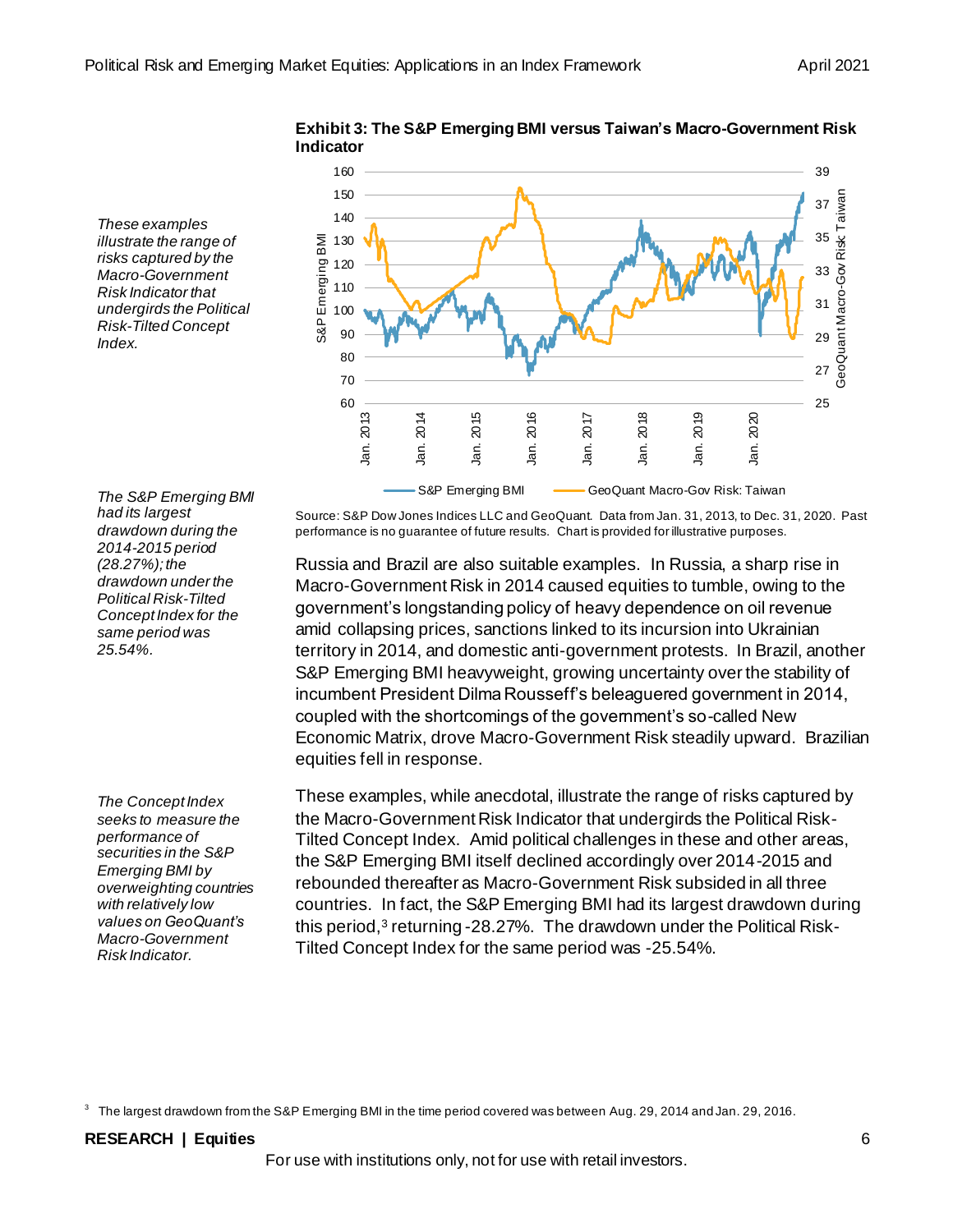*On average, Taiwan, Saudi Arabia, and Poland were the most heavily overweighted in 2020.*

*While China experienced the largest decrease in weight in 2020 among all countries covered, it nevertheless remained the largest country by average weight.*

*China and Taiwan are the largest countries by weight in 2020 for the S&P Emerging BMI.*

## **INDEX METHODOLOGY SUMMARY AND BACK-TESTED RESULTS**

In this section, we present a full set of back-tested results for the Political Risk-Tilted Concept Index. We then return to a brief discussion of global and country-specific trends in Macro-Government Risk during the COVID-19 pandemic in 2020 and highlight factors driving the Concept Index's outperformance during a period of heightened equity market volatility.

The Concept Index seeks to measure the performance of securities in the S&P Emerging BMI by overweighting (underweighting) countries with relatively low (high) values on GeoQuant's Macro-Government Risk Indicator, reflecting low (high) levels of political risk. In turn, country weights are tilted so that countries with lower political risk are overweighted and countries with higher political risk are underweighted. The tilt is derived on a monthly basis by first converting the Macro-Government Risk Indicator into a z-score to standardize the indicator for the countries in the index universe. Each country is then given a tilt score, which is multiplied by each country's weight in the S&P Emerging BMI (see Appendix). To avoid concentration, countries are capped at a maximum of 200% and a minimum of 50% of their float market capitalization weight in the S&P Emerging BMI.

As previously noted, the Macro-Government Risk Indicator covers 22 of the 26 total countries included in the S&P Emerging BMI between 2013 and 2020.<sup>4</sup> The four omitted countries (Czech Republic, Greece, Kuwait, and Morocco) are assigned a tilt score equal to 1, reflecting a neutral position relative to their weights in the S&P Emerging BMI.

## **COUNTRY ALLOCATIONS**

Exhibit 4 shows each country's average active weight in the Political Risk-Tilted Concept Index compared to the S&P Emerging BMI as of December 2020 and on a cumulative basis. On average, Taiwan, Saudi Arabia, and Poland were the most heavily overweighted in 2020, averaging 14.2%, 1.0%, and 0.8%, respectively, in excess weight above the benchmark. China, Brazil, and India on average carried a smaller weight in the Concept Index, underweighted 6.9%, 3%, and 2.5%, respectively. While China experienced the largest decrease in weight in 2020 among all countries covered, it nevertheless remained the largest country by average weight (see Exhibits 4 and 5). China and Taiwan were the largest countries by weight in 2020 for the S&P Emerging BMI, comprising 42% and 14%, respectively.

<sup>4</sup> Brazil, Chile, China, Colombia, Egypt, Hungary, India, Indonesia, Malaysia, Mexico, Pakistan, Peru, Philippines, Poland, Russ ia, Saudi Arabia, South Africa, Thailand, Turkey, Taiwan, Qatar, and United Arab Emirates.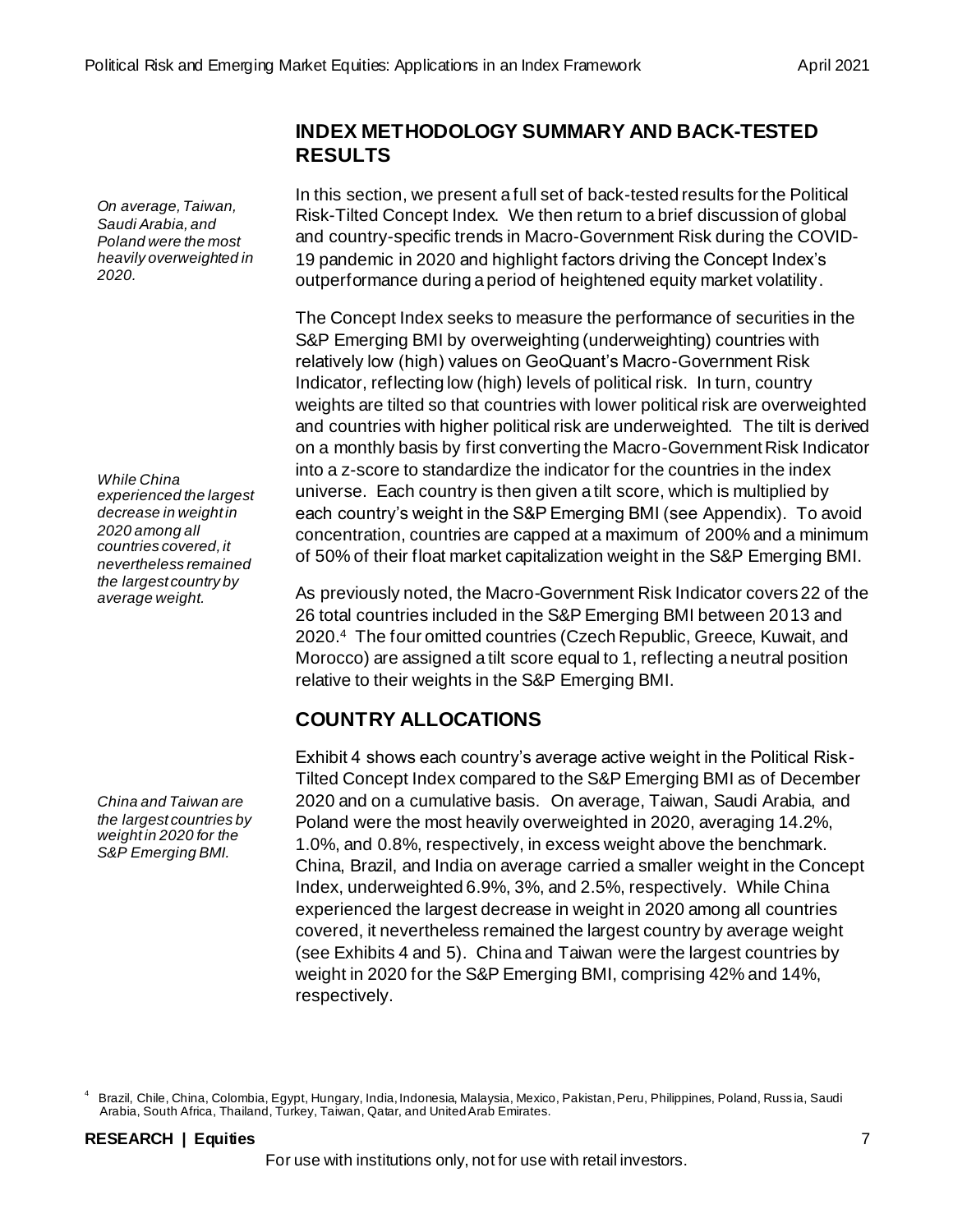| <b>COUNTRY</b> | 2020 (%) | <b>CUMULATIVE SINCE</b><br>JANUARY 2013 (%) |
|----------------|----------|---------------------------------------------|
| Taiwan         | 14.2     | 14.1                                        |
| Saudi Arabia   | 1.0      | 0.2                                         |
| Poland         | 0.8      | 1.4                                         |
| Qatar          | 0.5      | 0.4                                         |
| Chile          | 0.3      | 0.8                                         |
| U.A.E.         | 0.3      | 0.3                                         |
| Peru           | 0.2      | 0.3                                         |
| Hungary        | 0.1      | 0.2                                         |
| Malaysia       | 0.1      | 0.1                                         |
| Czech Republic | 0.0      | 0.0                                         |
| Greece         | 0.0      | 0.0                                         |
| Pakistan       | $-0.1$   | 0.0                                         |
| Philippines    | $-0.1$   | $-0.2$                                      |
| Colombia       | $-0.1$   | $-0.2$                                      |
| Egypt          | $-0.1$   | $-0.1$                                      |
| Kuwait         | $-0.1$   | 0.0                                         |
| Thailand       | $-0.1$   | $-0.3$                                      |
| Turkey         | $-0.3$   | $-0.7$                                      |
| Indonesia      | $-0.4$   | $-0.6$                                      |
| Mexico         | $-0.8$   | $-1.8$                                      |
| South Africa   | $-1.1$   | $-1.8$                                      |
| Russia         | $-1.8$   | $-2.3$                                      |
| India          | $-2.5$   | $-2.1$                                      |
| <b>Brazil</b>  | $-3.0$   | $-4.3$                                      |
| China          | $-6.9$   | $-3.1$                                      |

**Exhibit 4: Political Risk-Tilted Concept Index Average Back-Tested Active Weights against the** 

Source: S&P Dow Jones Indices LLC. Back-tested data from Jan. 31, 2013,to Dec. 31, 2020. Table is provided for illustrative purposes. Table is provided for illustrative purposes and reflects hypothetical historical performance. Please see the Performance Disclosure at the end of this document for more information regarding the inherent limitations associated with back-tested performance.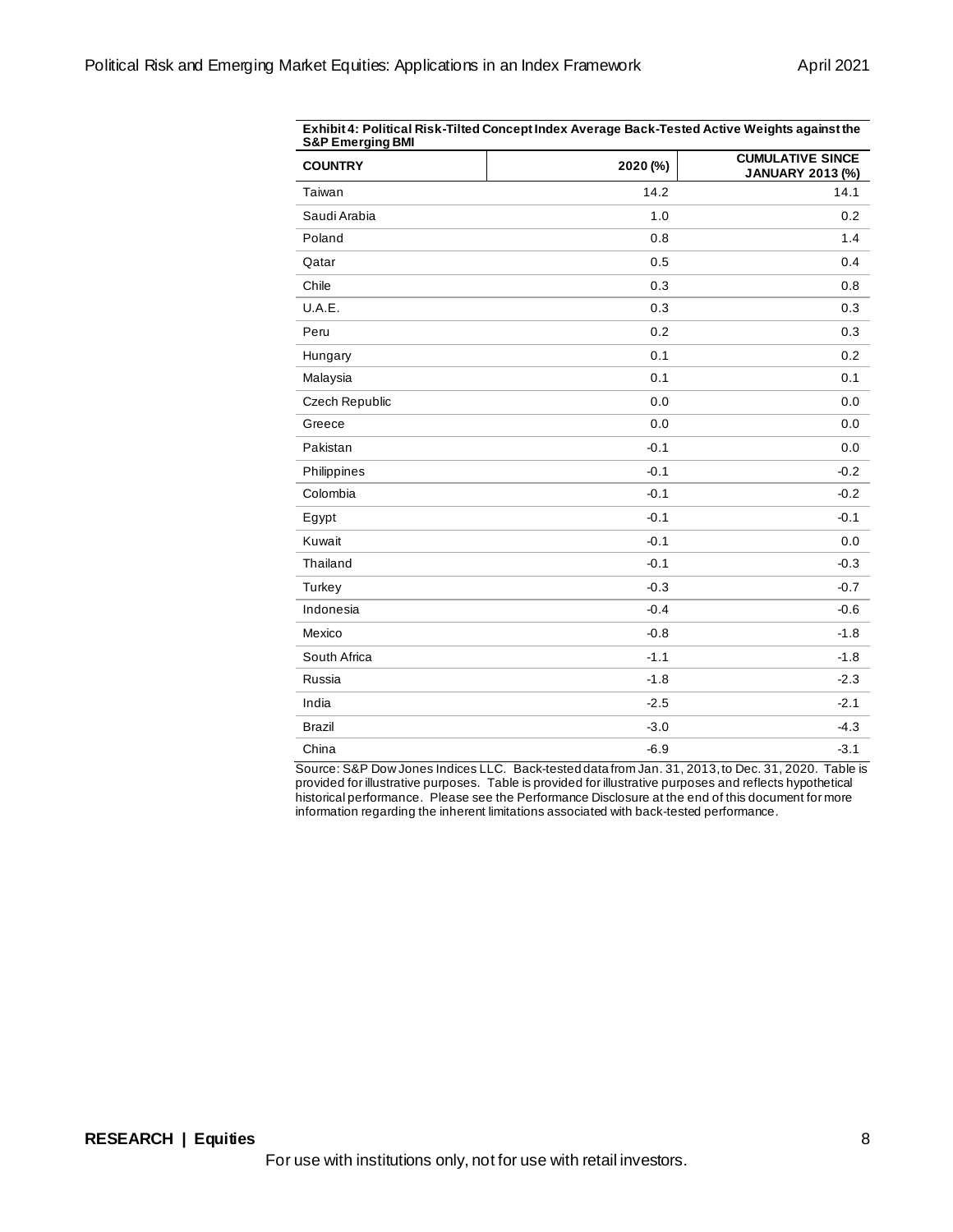

#### **Exhibit 5: S&P Emerging BMI and Political Risk-Tilted Concept Index Average Back-Tested 2020 Country Weights**

*Given the monthly rebalance frequency, the methodology retains sufficient flexibility to react to variation in political risk, as measured by GeoQuant's Macro-Government Risk Indicator.*

*Reacting quickly to active weight changes, as the Concept Index does, may translate into better risk-adjusted returns under certain conditions.*

Source: S&P Dow Jones Indices LLC. Back-tested data from Jan. 31, 2019,to Dec. 31, 2020. Chart is provided for illustrative purposes. Table is provided for illustrative purposes and reflects hypothetical historical performance. Please see the Performance Disclosure at the end of this document for more information regarding the inherent limitations associated with back-tested performance.

Although there is an active bet on country weights, the Concept Index maintained a low annualized tracking error and a monthly average turnover that was similar to its benchmark (see Exhibit 6).

In general, the methodology aims to yield stable country tilts, as illustrated by the relatively high consistency between the one-year and cumulative average active weights. However, given the monthly rebalance frequency, the methodology retains sufficient flexibility to react to variation in political risk, as measured by GeoQuant's Macro-Government Risk Indicator. Over the back-tested period, several countries—including China and Saudi Arabia—experienced material active weight changes. This dynamism is noteworthy because political risk may shift rapidly as a function of changing macro-economic policymaking and government instability. Reacting quickly to such changes, as the Concept Index does, may translate into better riskadjusted returns under certain conditions, as we discuss in the following section.

## **BACK-TESTED INDEX PERFORMANCE**

The performance and risk/return characteristics presented in Exhibits 6 and 7 confirm that tilting the Concept Index according to countries' relative political risk levels yielded higher annualized returns over the period studied—both short and long term—while also maintaining low volatility, resulting in higher return/risk ratios when compared with the S&P Emerging BMI.

#### **RESEARCH | Equities** 9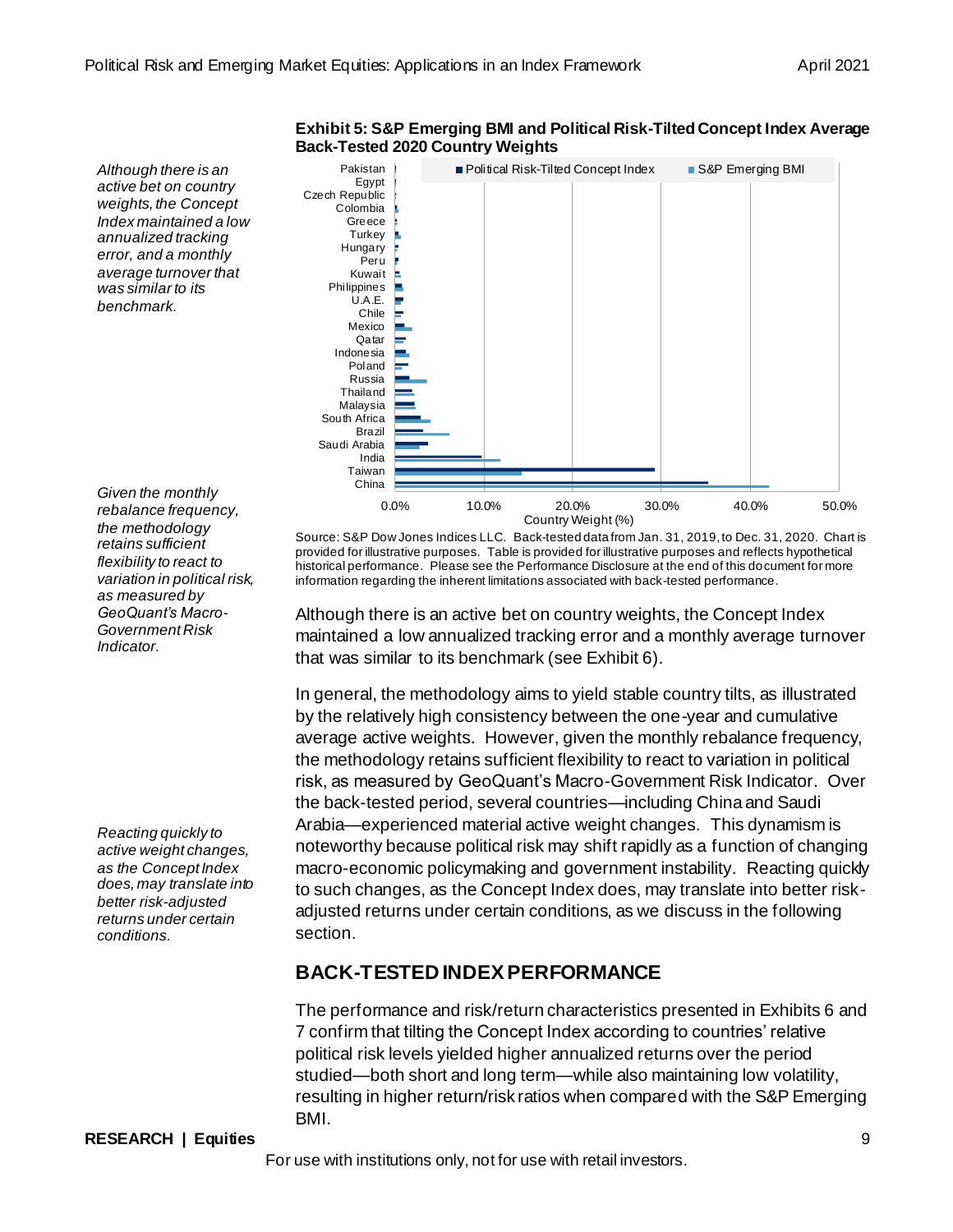| Exhibit 6: Risk/Return Profile   |                                                      |                             |  |  |  |  |
|----------------------------------|------------------------------------------------------|-----------------------------|--|--|--|--|
| <b>ANNUALIZED RETURN (%)</b>     | <b>POLITICAL RISK-TILTED</b><br><b>CONCEPT INDEX</b> | <b>S&amp;P EMERGING BMI</b> |  |  |  |  |
| 1-Year                           | 19.52                                                | 15.51                       |  |  |  |  |
| 3-Year                           | 7.53                                                 | 6.18                        |  |  |  |  |
| 5-Year                           | 13.25                                                | 12.56                       |  |  |  |  |
| Cumulative                       | 6.65                                                 | 5.34                        |  |  |  |  |
| <b>ANNUALIZED VOLATILITY (%)</b> |                                                      |                             |  |  |  |  |
| 3-Year                           | 19.16                                                | 19.58                       |  |  |  |  |
| 5-Year                           | 16.77                                                | 17.32                       |  |  |  |  |
| Cumulative                       | 15.73                                                | 16.48                       |  |  |  |  |
| <b>RETURN/RISK</b>               |                                                      |                             |  |  |  |  |
| 3-Year                           | 0.39                                                 | 0.32                        |  |  |  |  |
| 5-Year                           | 0.79                                                 | 0.73                        |  |  |  |  |
| Cumulative                       | 0.42                                                 | 0.32                        |  |  |  |  |
| Annualized Tracking Error (%)    | 2.03                                                 |                             |  |  |  |  |
| Monthly Average Turnover (%)     | 1.84                                                 | 1.65                        |  |  |  |  |

The Political Risk-Tilted Concept Index is a hypothetical index.

Source: S&P Dow Jones Indices LLC. Back-tested data from Jan. 31, 2013,to Dec. 31, 2020. Table is provided for illustrative purposes and reflects hypothetical historical performance. Please see the Performance Disclosure at the end of this document for more information regarding the inherent limitations associated with back-tested performance.

In almost eight years of history, the Political Risk-Tilted Concept Index had an annualized 1.31% excess return over its benchmark, which translates to a 15% gain over the S&P Emerging BMI in the time period analyzed. The Concept Index also had a consistently lower level of volatility, a relatively low annualized tracking error of 2.03%, and a low monthly average turnover of 1.84% (compared to a turnover of 1.65% for its benchmark). In general, the Political Risk-Tilted Concept Index displayed a superior risk/return profile over the period analyzed.

**Exhibit 7: Cumulative Returns**



The Political Risk-Tilted Concept Index is a hypothetical index. Source: S&P Dow Jones Indices LLC. Back-tested data from Jan. 31, 2013,to Dec. 31, 2020. Chart is provided for illustrative purposes and reflects hypothetical historical performance. Please see the Performance Disclosure at the end of this document for more information regarding the inherent limitations associated with back-tested performance.

*In almost eight years of history, the Political Risk-Tilted Concept Index had an annualized 1.31% excess return over its benchmark, which translates to a 15% gain over the S&P Emerging BMI in the time period analyzed.*

#### **RESEARCH | Equities** 10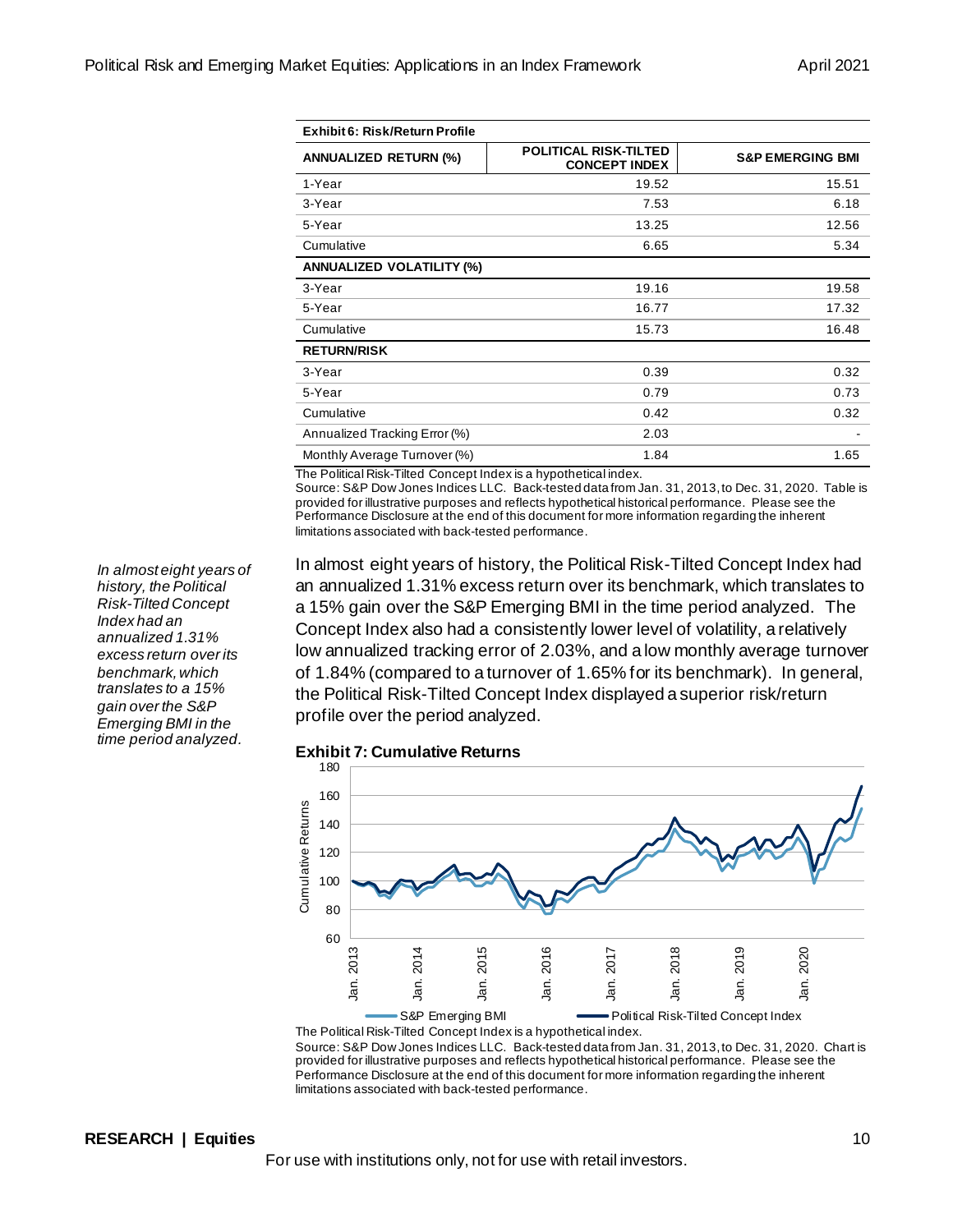*The Concept Index outperformed the S&P Emerging BMI in 56% of the total monthly periods covered by the back-test.*

*The ability to decrease the severity of drawdowns demonstrates the potential to hedge returns against unfavorable market conditions faster than with traditional methods.*

*Of the countries in the index universe covered by GeoQuant, 67% contributed positively to index returns in cumulative terms.*

Between 2013 and 2020, when the S&P Emerging BMI had negative monthly returns, the Concept Index outperformed 70% of the time; whenever the benchmark had positive monthly returns, the Concept Index outperformed 45% of the time. This downside protection with some upside participation is expected from a low volatility strategy. The Concept Index outperformed the S&P Emerging BMI in 56% of the total monthly periods covered by the back-test.

The largest drawdown of the S&P Emerging BMI was -28.27%, compared to -26.13% for the Concept Index.<sup>5</sup> Moreover, during the first quarter of 2020, which was marked by an unanticipated shock to equity markets due to the onset of the COVID-19 pandemic, the Concept Index lost 22.9% compared to 24.61% for the benchmark. The ability to decrease the severity of drawdowns demonstrates the potential to hedge returns against unfavorable market conditions faster than with traditional methods. This downside protection, even when limiting upside participation, was the primary driver of the Concept Index's longer-term outperformance.

# **COUNTRY-LEVEL PERFORMANCE DRIVERS**

Of the countries in the index universe covered by GeoQuant, 67% contributed positively to index returns in cumulative terms. This implies that systematic over- and under-weighting according to GeoQuant´s Macro-Government Risk Indicator contributed to alpha generation.

To analyze each country's contribution to the 15% accumulated gain of the Political Risk-Tilted Concept Index over its benchmark, we multiplied each country's average active weight by the difference in returns between the Concept Index and the benchmark (see Exhibit 8). The largest contributor to returns was Taiwan, reflecting its low average levels of Macro-Government Risk relative to the country universe of the S&P Emerging BMI. Accordingly, Taiwan generated the highest cumulative returns of all countries in 2020.

In cumulative terms, Taiwan contributed 16.15% of returns under the Concept Index, followed by Brazil (2.64%) and Mexico (1.36%). Conversely, China had the most negative contribution due to the underweight given to this country, subtracting 1.7% from overall cumulative returns under the Concept Index, followed by India (1.0%) and Poland  $(0.7\%)$ .

 $^5$  The largest drawdown from the S&P Emerging BMI between 2013 and 2020 was recorded between Aug. 29, 2014, and Jan. 29, 2016, while the largest drawdown from the Political Risk-Tilted Concept Index occurred between April 30, 2015, and Jan. 29, 2016.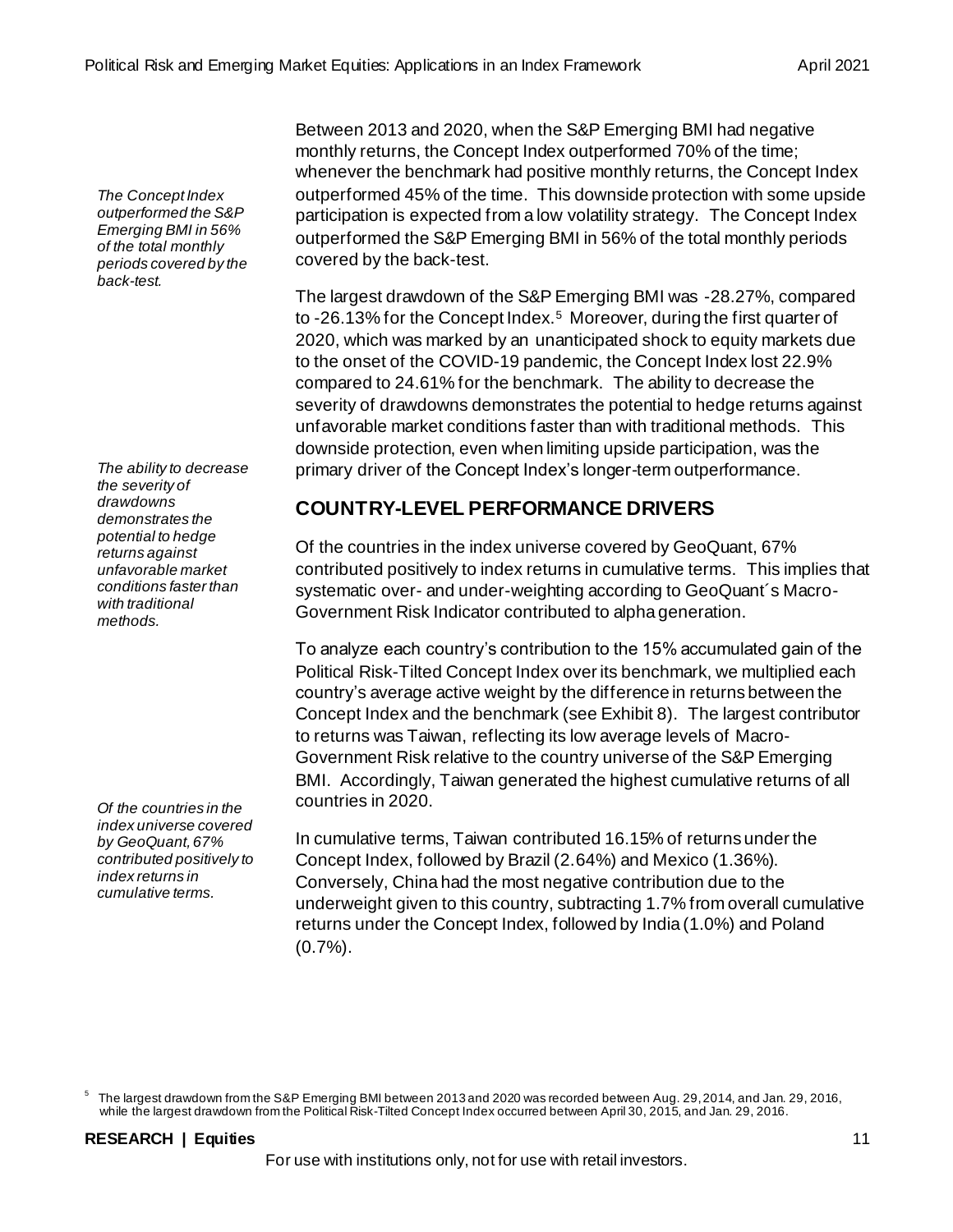*Taiwan contributed 16.15% of returns under the Concept Index, followed by Brazil and Mexico.*

*Comparing weighted country-specific returns over 2020 provides a clear demonstration of the Political Risk-Tilted Concept Index's outperformance during a time of market uncertainty.*

*Comparing weighted country-specific returns over 2020 demonstrates the Concept Index's outperformance during a time of market uncertainty, due especially to greater insulation from downside risk.*

## **Exhibit 8: Country Attribution**



The Political Risk-Tilted Concept Index is a hypothetical index. Source: S&P Dow Jones Indices LLC. Data from Jan. 31, 2013,to Dec. 31, 2020. Chart is provided for illustrative purposes and reflects hypothetical historical performance. Please see the Performance Disclosure at the end of this document for more information regarding the inherent limitations associated with back-tested performance.

# **CASE STUDY: POLITICAL RISK-TILTED CONCEPT INDEX PERFORMANCE DURING THE COVID-19 PANDEMIC**

Comparing weighted country-specific returns over 2020—the time period most closely associated with COVID-19's global spread—provides a clear demonstration of the Political Risk-Tilted Concept Index's outperformance during a time of market uncertainty, due especially to greater insulation from downside risk.<sup>6</sup>

Exhibit 9 reports country-weighted returns across the S&P Emerging BMI (the benchmark), as well as the Political Risk-Tilted Concept Index. As indicated in the table, the majority of countries (19 of 25) exhibited nonpositive weighted returns in the S&P Emerging BMI during 2020, an outcome commonly attributed to COVID-19-related economic pressures.<sup>7</sup> Within that country set, the Political Risk-Tilted Concept Index yielded returns at least as positive as those observed under the benchmark in 14 of 19 countries (blue rows in Exhibit 9), including for Brazil and Russia, both of which experienced negative returns and have high weights in the S&P Emerging BMI. Among the remaining countries with non-positive returns (4 of 19), the benchmark outperformed by at most 3 bps (for Poland).

In the context of COVID-19, the Concept Index's outperformance stemmed from its ability to price in political aspects of governments' pandemic response policies. Some of the aspects included are the adequacy of fiscal and monetary loosening (included in the Macro-Economic Policy Risk

## **RESEARCH | Equities** 12

<sup>6</sup> Weighted country returns are calculated by multiplying each country's annual returns for 2020 by its average weight over the 12 component months.

<sup>7</sup> Morocco has not been included in the S&P Emerging BMI since the last quarter of 2015 and is excluded from the assessment here.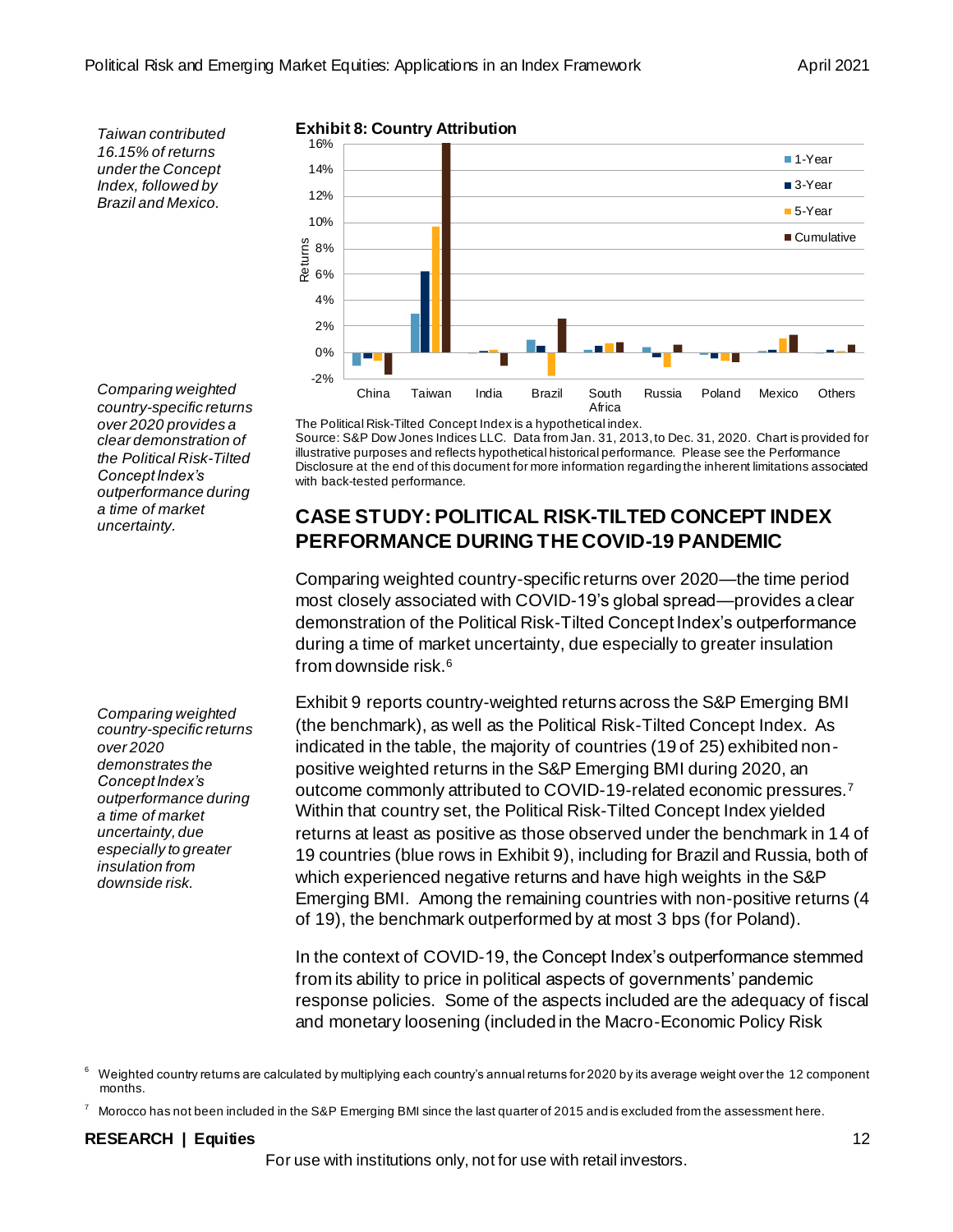component of the Macro-Government Risk Indicator) and governments' stability in the face of widespread socioeconomic pressures that translated (to varying degrees) into popular unrest (measured by the Government Risk component of the Indicator).

Of the six countries in the benchmark exhibiting positive returns, the Political Risk-Tilted Concept Index outperformed in two—Saudi Arabia and Taiwan (yellow rows in Exhibit 9)—and yielded comparable returns in the remaining four, with the exception of China (where the benchmark outperformed by roughly 2.10%) and India (where the benchmark outperformed by roughly 0.43%).

| Exhibit 9: Back-Tested 2020 Weighted Returns |                                                          |                                    |                          |  |
|----------------------------------------------|----------------------------------------------------------|------------------------------------|--------------------------|--|
| <b>COUNTRY</b>                               | <b>POLITICAL RISK-TILTED</b><br><b>CONCEPT INDEX (%)</b> | <b>S&amp;P EMERGING BMI</b><br>(%) | <b>DIFFERENCE</b><br>(%) |  |
| China                                        | 10.70                                                    | 12.80                              | $-2.10$                  |  |
| <b>Taiwan</b>                                | 10.32                                                    | 5.16                               | 5.16                     |  |
| India                                        | 1.64                                                     | 2.06                               | $-0.43$                  |  |
| Saudi Arabia                                 | 0.24                                                     | 0.18                               | 0.06                     |  |
| Malaysia                                     | 0.18                                                     | 0.18                               | 0.01                     |  |
| Turkey                                       | 0.00                                                     | 0.01                               | 0.00                     |  |
| <b>Czech Republic</b>                        | 0.00                                                     | 0.00                               | 0.00                     |  |
| Pakistan                                     | 0.00                                                     | 0.00                               | 0.00                     |  |
| Qatar                                        | 0.00                                                     | 0.00                               | 0.00                     |  |
| Philippines                                  | $-0.01$                                                  | $-0.01$                            | 0.00                     |  |
| <b>Mexico</b>                                | $-0.01$                                                  | $-0.02$                            | 0.01                     |  |
| Egypt                                        | $-0.02$                                                  | $-0.03$                            | 0.02                     |  |
| Greece                                       | $-0.03$                                                  | $-0.03$                            | 0.00                     |  |
| Colombia                                     | $-0.03$                                                  | $-0.05$                            | 0.01                     |  |
| Peru                                         | $-0.03$                                                  | $-0.02$                            | $-0.01$                  |  |
| Hungary                                      | $-0.04$                                                  | $-0.03$                            | $-0.02$                  |  |
| Chile                                        | $-0.05$                                                  | $-0.03$                            | $-0.02$                  |  |
| <b>United Arab Emirates</b>                  | $-0.05$                                                  | $-0.04$                            | $-0.01$                  |  |
| Kuwait                                       | $-0.06$                                                  | $-0.06$                            | 0.01                     |  |
| Poland                                       | $-0.07$                                                  | $-0.04$                            | $-0.04$                  |  |
| Indonesia                                    | $-0.08$                                                  | $-0.11$                            | 0.03                     |  |
| <b>Thailand</b>                              | $-0.13$                                                  | $-0.14$                            | 0.01                     |  |
| South Africa                                 | $-0.14$                                                  | $-0.19$                            | 0.05                     |  |
| <b>Russia</b>                                | $-0.14$                                                  | $-0.28$                            | 0.14                     |  |
| <b>Brazil</b>                                | $-0.52$                                                  | $-1.04$                            | 0.52                     |  |
| <b>Total Period Return</b>                   | 19.52                                                    | 15.51                              |                          |  |

The Political Risk-Tilted Concept Index is a hypothetical index.

Source: S&P Dow Jones Indices LLC and GeoQuant. Back-tested data from Dec. 31, 2019,to Dec. 31, 2020. Past performance is no guarantee of future results. Table is provided for illustrative purposes and reflects hypothetical historical performance. Please see the Performance Disclosure at the end of this document for more information regarding the inherent limitations associated with back-tested performance.

*Of the 19 countries in the benchmark exhibiting non-positive weighted returns during 2020, the Concept Index yielded returns at least as positive in 14 of 19 countries.*

*The Political Risk-Tilted Concept Index yielded comparable returns in the remaining four countries, with the exception of China.*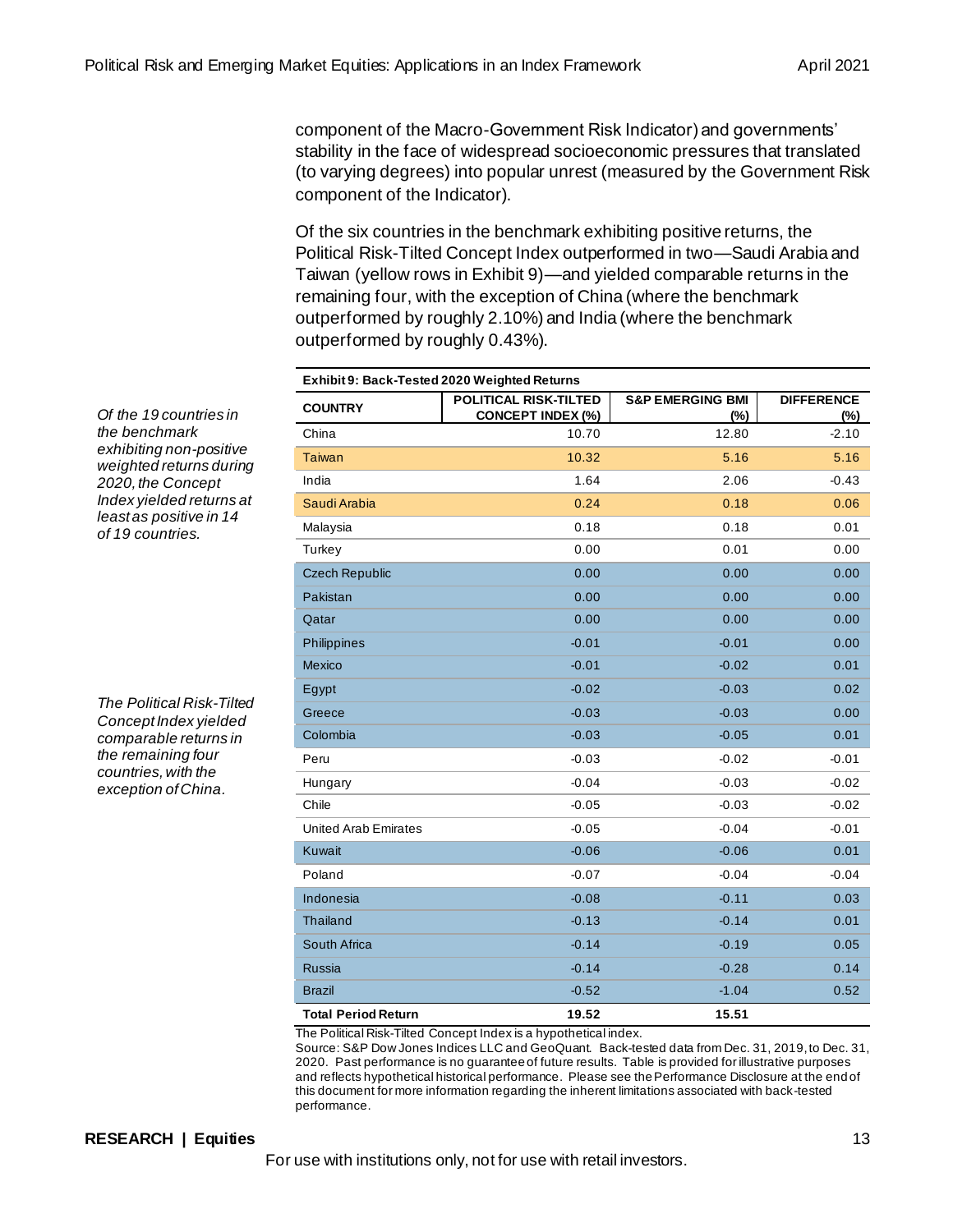*Brazil and Russia offer two clear cases where the Political Risk-Tilted Concept Index outperformed the benchmark by limiting downside risk.*

*The Political Risk-Tilted Concept Index's direct "pricing in" of political constraints in the form of rising Macro-Government Risk drove its outperformance relative to the benchmark.*

*Taiwan's returns under the Political Risk-Tilted Concept Index outperformed the benchmark in 2020 due to an accurate read on upside potential linked to politics.*

Several examples drawn from countries with high weights in the S&P Emerging BMI add nuance to the aggregate results presented in Exhibit 9. They demonstrate specifically that amid an unexpected global pandemic, equity market projections that skewed a risk-tilted approach missed an opportunity to outperform the S&P Emerging BMI.

Brazil and Russia offer two clear cases where the Political Risk-Tilted Concept Index outperformed the benchmark by limiting downside risk. In Brazil, Macro-Government Risk heading into 2020 was elevated relative to average risk levels observed in 2017-2018. The 2020 trend continued a pattern of both elevated and volatile risk that began in earnest in 2019 and persisted in 2020, owing to policy disagreements between President Bolsonaro and opposition-controlled state and local governments over how best to manage COVID-19. The Political Risk-Tilted Concept Index's direct "pricing in" of these constraints in the form of rising Macro-Government Risk (specifically over the first half of 2020) drove its outperformance relative to the benchmark. Although the S&P Emerging BMI and the Political Risk-Tilted Concept Index experienced negative weighted annual returns for Brazil in 2020, the Concept Index's returns were consistently less negative, -0.52% versus -1.04%, under the benchmark.

Russian Macro-Government Risk exhibited similar trends over 2020, but with different underlying drivers. Distinct from Brazil, rising risk in early 2020 was in reaction to anti-government protests over the 2019 Duma elections; these protests persisted heading into regional elections in September 2020. In parallel, the persistent threat of oil sanctions posed clear macro-economic policy challenges for President Putin amid already plummeting oil prices linked to a reduction in global economic activity during the pandemic. Russia's weight in the Political Risk-Tilted Concept Index decreased accordingly over 2020, helping to generate less negative annual weighted returns under the Political Risk-Tilted Concept Index relative to the S&P Emerging BMI.

While outperformance in the Russian and Brazilian cases was linked to a reduction in downside risk, Taiwan's returns under the Political Risk-Tilted Concept Index outperformed the benchmark in 2020 due to an accurate read on upside potential linked to politics. Specifically, Taiwanese Macro-Government Risk trended downward on over much of 2020 (excepting Q4), as incumbent President Tsai Ing-wen headed toward an easy re-election and promised a continuation of macro-economic policymaking that had positively sustained Taiwanese equity market performance since Tsai assumed the presidency in 2016. Taiwanese Macro-Government Risk thus continued to decline even as COVID-19 spread globally (excepting a late fourth quarter upswing), facilitated by an aggressive government response on the economic policy front as well as by Tsai's success in limiting COVID-19's spread domestically. Accordingly, Taiwan's weighted annual returns under the Political Risk-Tilted Concept Index far exceeded those under the

## **RESEARCH | Equities** 14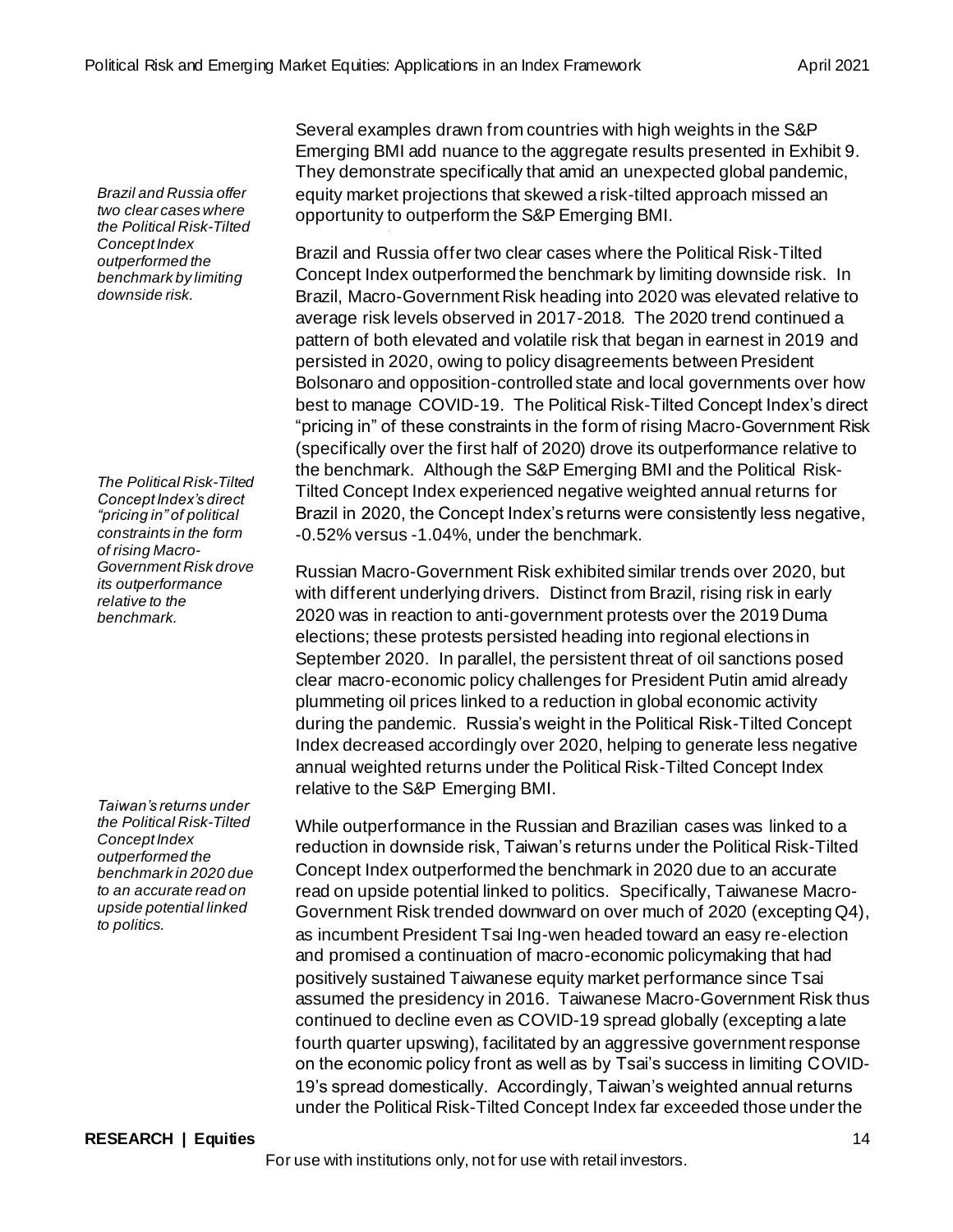S&P Emerging BMI in 2020, outperforming the benchmark by more than five percentage points.

Collectively, these cases provide country-level insight into *why* the Political Risk-Tilted Concept Index outperformed the S&P Emerging BMI in 2020, in line with the Concept Index's broader outperformance over 2013-2020.

**Exhibit 10: Macro-Government Risk Indicator – Brazil (left panel), Russia (middle panel), and Taiwan (right panel)**



The Political Risk-Tilted Concept Index is a hypothetical index. Source: GeoQuant. Past performance is no guarantee of future results. Charts are provided for illustrative purposes and reflects hypothetical historical performance. Please see the Performance Disclosure at the end of this document for more information regarding the inherent limitations associated with back-tested performance.

# **CONCLUSION**

The effect of political risk on emerging market equities has been difficult to quantify due to a lack of high-quality, systematic data that measures risk at sufficiently high frequency. By applying a simple yet innovative index methodology, the Political Risk-Tilted Concept Index seeks to provide market participants with new tools with which to measure and assess this impact and adapt equity allocation decisions accordingly. The results demonstrate that incorporating political risk as a systematic factor into emerging market equity allocation decisions may yield outperformance relative to conventional market-cap-weighted benchmarks, while simultaneously lowering volatility and maintaining low tracking error.

*By applying a simple yet innovative index methodology, the Concept Index seeks to provide new tools with which to measure and assess the impact of political risk and adapt equity allocation decisions accordingly.*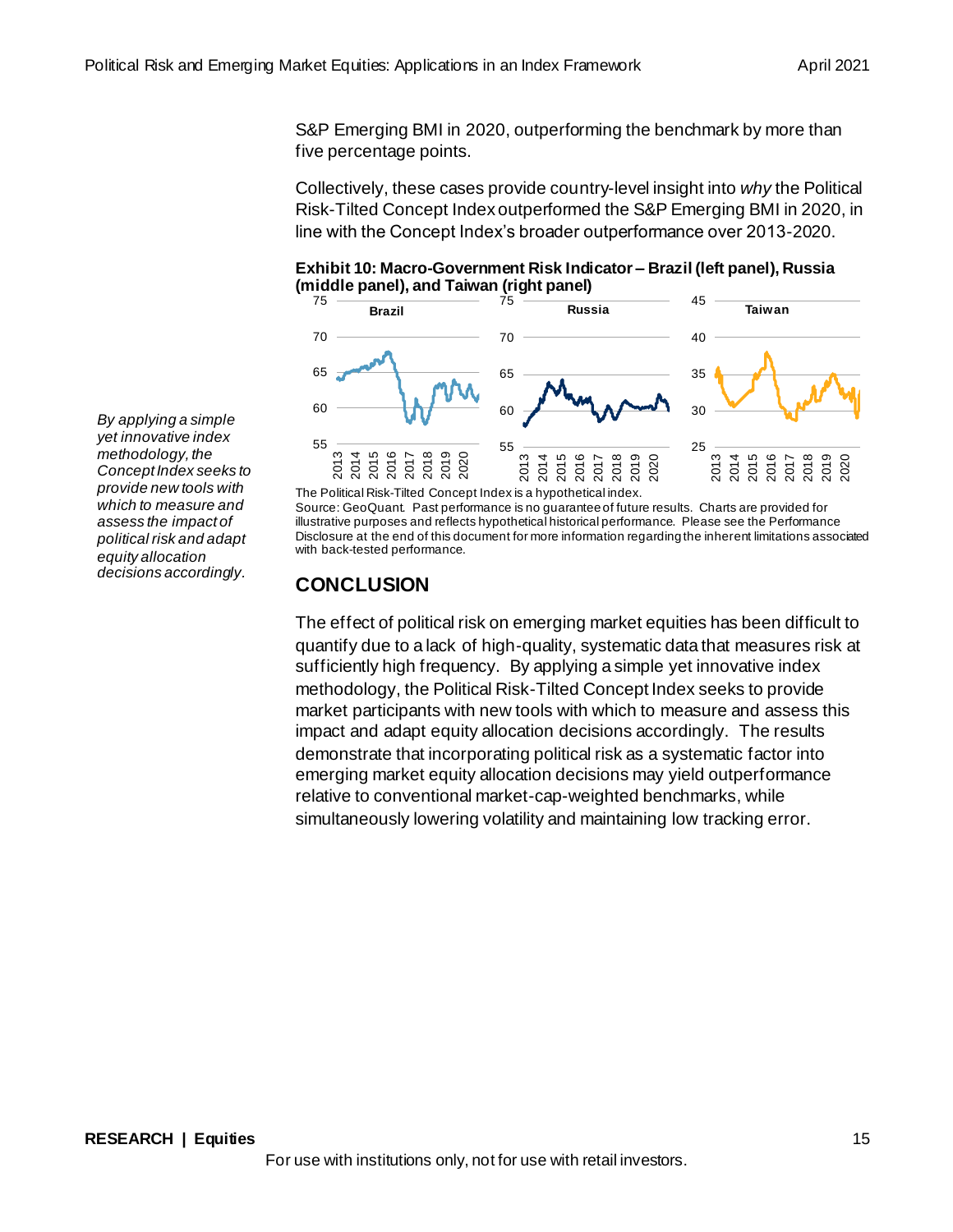# **APPENDIX: WEIGHTING METHODOLOGY**

At each rebalancing, country weights are determined using a Political Risk Tilt Score ( $\mathcal{S}_i$ ). Each Political Risk Tilt Score ( $S_i$ ) is calculated as follows:

- a. The Macro-Government Risk Indicator for each country is transformed into a  $z$ -score ( $Zi$ ) at the underlying index level by:
	- i. Dividing by 100 and taking the inverse of the normal cumulative distribution function with a mean of zero and a standard deviation of one.
	- ii. The z-score  $(Zi)$  for each country is re-standardized using the mean and standard deviation of the available z-scores.
- b. If a country is not covered by the Macro-Government Risk Indicator, it will be assigned a z-score  $(Zi)$  equal to zero.
- c. The z-score (Zi) for each country is transformed into the Political Risk Tilt Score ( ${\it S}_i$ ) as follows:

If  $Zi > 0$ ,  $Si = 1 + \lambda Zi$ 

If  $Z_i < 0$ ,  $Si = 1/(1 - \lambda Z_i)$ 

If  $Z_i = 0$ ,  $Si = 1$ 

where  $\lambda = 1$  (Tilt Scaling Factor).

The resulting weight for each country is thus given by:

S&P Emerging BMI Country Weight  $\ast$  S<sub>i</sub>

Country Weight =  $\frac{1}{\sum (S\&P \text{ Emerging BMI Country Weight} * S_i), for all countries in the Index}$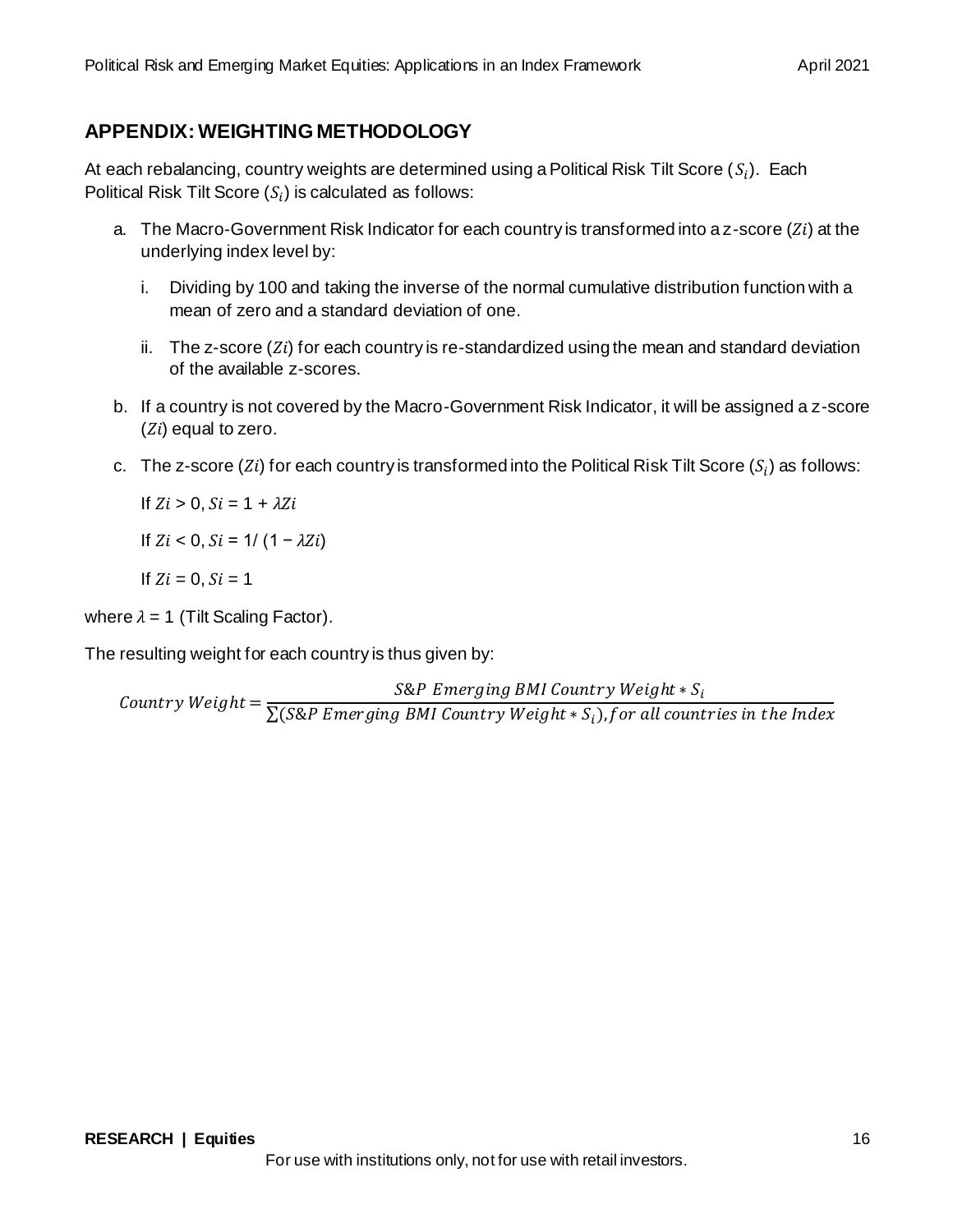| <b>S&amp;P DJI RESEARCH CONTRIBUTORS</b> |                           |                                  |
|------------------------------------------|---------------------------|----------------------------------|
| Sunjiv Mainie, CFA, CQF                  | Global Head               | sunjiv.mainie@spglobal.com       |
| Jake Vukelic                             | <b>Business Manager</b>   | jake.vukelic@spglobal.com        |
| <b>GLOBAL RESEARCH &amp; DESIGN</b>      |                           |                                  |
| <b>AMERICAS</b>                          |                           |                                  |
| Gaurav Sinha                             | Americas Head             | gaurav.sinha@spglobal.com        |
| Laura Assis                              | Analyst                   | laura.assis@spqlobal.com         |
| Cristopher Anguiano, FRM                 | Analyst                   | cristopher.anguiano@spglobal.com |
| Nazerke Bakytzhan, PhD                   | Senior Analyst            | nazerke.bakytzhan@spglobal.com   |
| Smita Chirputkar                         | Director                  | smita.chirputkar@spglobal.com    |
| Rachel Du                                | Senior Analyst            | rachel.du@spqlobal.com           |
| Bill Hao                                 | Director                  | wenli.hao@spglobal.com           |
| Qing Li                                  | <b>Director</b>           | ging.li@spglobal.com             |
| Berlinda Liu, CFA                        | Director                  | berlinda.liu@spglobal.com        |
| Lalit Ponnala, PhD                       | Director                  | lalit.ponnala@spqlobal.com       |
| Maria Sanchez, CIPM                      | Associate Director        | maria.sanchez@spglobal.com       |
| Hong Xie, CFA                            | Senior Director           | hong.xie@spglobal.com            |
| <b>APAC</b>                              |                           |                                  |
| Priscilla Luk                            | <b>APAC</b> Head          | priscilla.luk@spglobal.com       |
| Arpit Gupta                              | Senior Analyst            | arpit.qupta1@spqlobal.com        |
| Akash Jain                               | <b>Associate Director</b> | akash.jain@spglobal.com          |
| Anurag Kumar                             | Senior Analyst            | anurag.kumar@spglobal.com        |
| Xiaoya Qu                                | Senior Analyst            | xiaoya.qu@spglobal.com           |
| Yan Sun                                  | Senior Analyst            | van.sun@spglobal.com             |
| Tim Wang                                 | Senior Analyst            | tim.wang@spglobal.com            |
| Liyu Zeng, CFA                           | Director                  | livu.zeng@spglobal.com           |
| <b>EMEA</b>                              |                           |                                  |
| Andrew Innes                             | <b>EMEA Head</b>          | andrew.innes@spqlobal.com        |
| Alberto Allegrucci, PhD                  | Senior Analyst            | alberto.allegrucci@spglobal.com  |
| Panos Brezas, PhD                        | Senior Analyst            | panos.brezas@spqlobal.com        |
| Leonardo Cabrer, PhD                     | <b>Associate Director</b> | leonardo.cabrer@spglobal.com     |
| Andrew Cairns, CFA                       | Associate Director        | andrew.cairns@spqlobal.com       |
| Niall Gilbride, CFA                      | Senior Analyst            | niall.gilbride@spglobal.com      |
| Rui Li, ACA                              | Senior Analyst            | rui.li@spqlobal.com              |
| Jingwen Shi, PhD                         | Senior Analyst            | jingwen.shi@spglobal.com         |
| <b>INDEX INVESTMENT STRATEGY</b>         |                           |                                  |
| Craig J. Lazzara, CFA                    | Global Head               | craig.lazzara@spglobal.com       |
| Fei Mei Chan                             | Director                  | feimei.chan@spglobal.com         |
| Tim Edwards, PhD                         | <b>Managing Director</b>  | tim.edwards@spglobal.com         |
| Anu R. Ganti, CFA                        | Senior Director           | anu.ganti@spglobal.com           |
| Sherifa Issifu                           | Associate                 | sherifa.issifu@spqlobal.com      |

## **RESEARCH | Equities** 17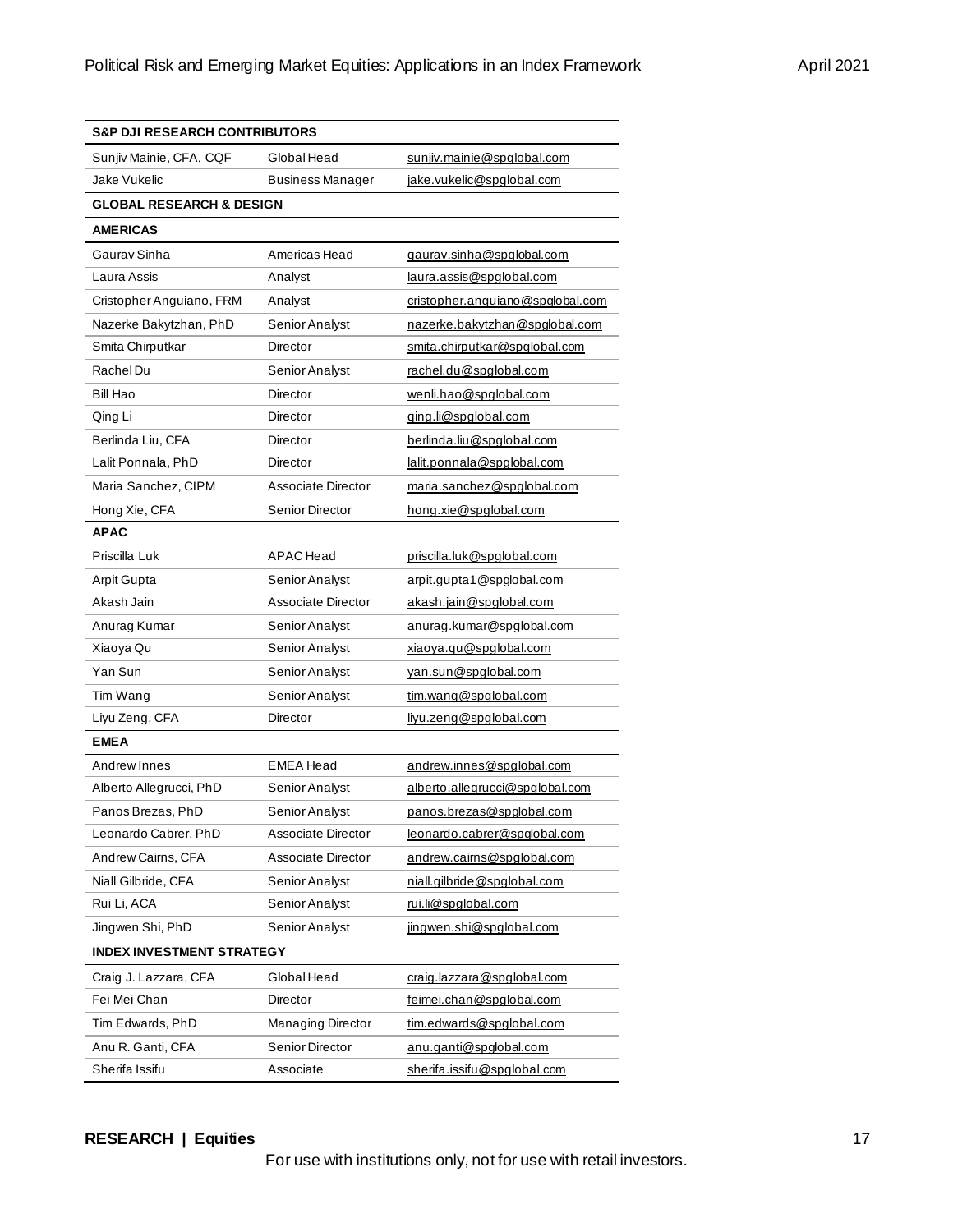# PERFORMANCE DISCLOSURE/BACK-TESTED DATA

The Emerging Markets Political Risk-Tilted Concept Index is a hypothetical Index and has not been launched publicly as of the publication date. All information presented prior to an index's launch date is hypothetical (back-tested), not actual performance. The back-test calculations are based on the methodology described herein. When creating back-tested history for periods of market anomalies or other periods that do not reflect the general current market environment, index methodology rules may be relaxed to capture a large enough universe of securities to simulate the target market the index is designed to measure or strategy the index is designed to capture. For example, market capitalization and liquidity thresholds may be reduced. Upon launch, the complete index methodology details will be available [at www.spglobal.com/spdji](http://www.spglobal.com/spdji). Past performance of the Index is not an indication of future results. Back-tested performance reflects application of an index methodology and selection of index constituents with the benefit of hindsight and knowledge of factors that may have positively affected its performance, cannot account for all financial risk that may affect results and may be considered to reflect survivor/look ahead bias. Actual returns may differ significantly from, and be lower than, back-tested returns. Past performance is not an indication or guarantee of future results. Please refer to the methodology for the Index for more details about the index, including the manner in which it is rebalanced, the timing of such rebalanc ing, criteria for additions and deletions, as well as all index calculations. Back-tested performance is for use with institutions only; not for use with retail investors.

S&P Dow Jones Indices defines various dates to assist our clients in providing transparency. The First Value Date is the first day for which there is a calculated value (either live or back-tested) for a given index. The Base Date is the date at which the index is set to a fixed value for calculation purposes. The Launch Date designates the date when the values of an index are first considered live: index values provided for any date or time period prior to the index's Launch Date are considered back-tested. S&P Dow Jones Indices defines the Launch Date as the date by which the values of an index are known to have been released to the public, for example via the company's public webs ite or its data feed to external parties. For Dow Jones-branded indices introduced prior to May 31, 2013, the Launch Date (which prior to May 31, 2013, was termed "Date of introduction") is set at a date upon which no further changes were permitted to be made to the index methodology, but that may have been prior to the Index's public release date.

Typically, when S&P DJI creates back-tested index data, S&P DJI uses actual historical constituent-level data (e.g., historical price, market capitalization, and corporate action data) in its calculations. As ESG investing is still in early stages of development, certain datapoints used to calculate S&P DJI's ESG indices may not be available for the entire desired period of back-tested history. The same data availability issue could be true for other indices as well. In cases when actual data is not available for all relevant historical periods, S&P DJI may employ a process of using "Backward Data Assumption" (or pulling back) of ESG data for the calculation of back-tested historical performance. "Backward Data Assumption" is a process that applies the earliest actual live data point available for an index constituent company to all prior historical instances in the index performance. For example, Backward Data Assumption inherently assumes that comp anies currently not involved in a specific business activity (also known as "product involvement") were never involved historically and similarly also assumes that companies currently involved in a specific business activity were involved historically too. The Backward Data Assumption allows the hypothetical back-test to be extended over more historical years than would be feasible using only actual data. For more information on "Backward Data Assumption" please refer to the  $FAQ$ . The methodology and factsheets of any index that employs backward assumption in the back-tested history will explicitly state so. The methodology will include an Appendix with a table setting forth the specific data points and relevant time period for which backward projected data was used.

Index returns shown do not represent the results of actual trading of investable assets/securities. S&P Dow Jones Indices maintains the index and calculates the index levels and performance shown or discussed but does not manage actual assets. Index returns do not re flect payment of any sales charges or fees an investor may pay to purchase the securities underlying the Index or investment funds that are intended to track the performance of the Index. The imposition of these fees and charges would cause actual and back-tested performance of the securities/fund to be lower than the Index performance shown. As a simple example, if an index returned 10% on a US \$100,000 investment for a 12-month period (or US \$10,000) and an actual asset-based fee of 1.5% was imposed at the end of the period on the investment plus accrued interest (or US \$1,650), the net return would be 8.35% (or US \$8,350) for the year. Over a three-year period, an annual 1.5% fee taken at year end with an assumed 10% return per year would result in a cumulative gross return of 33.10%, a total fee of US \$5,375, and a cumulative net return of 27.2% (or US \$27,200).